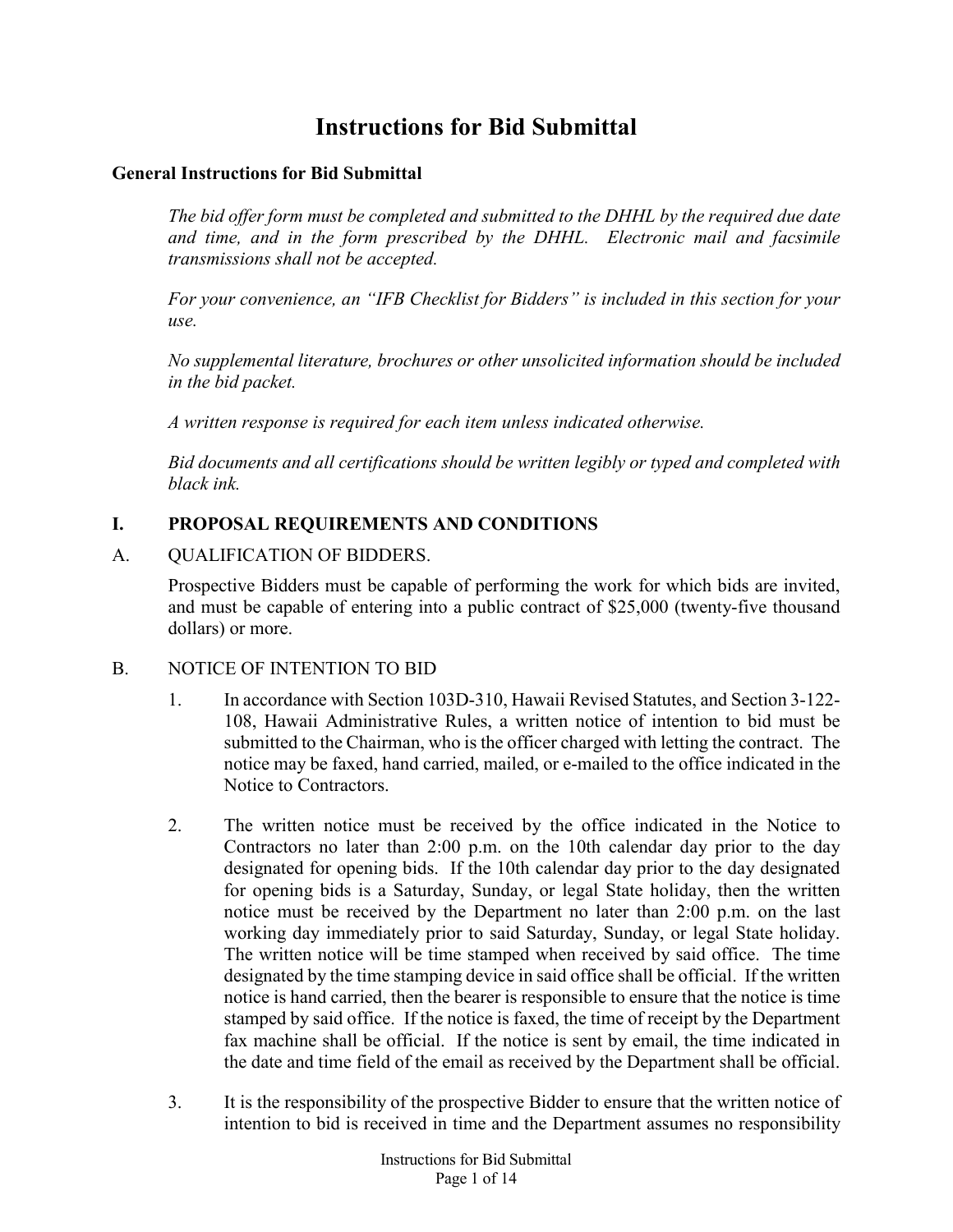for failure of timely delivery caused by the prospective Bidder or by any method of conveyance chosen by the prospective Bidder.

- 4. If two (2) or more prospective Bidders desire to bid jointly as a joint venture on a single project, they must file an affidavit of joint venture with their notice of intention to bid. Such affidavit of joint venture will be valid only for the specific project for which it is filed. No further license is required when all parties to the joint venture possess current and appropriate contractor's licenses. Joint ventures are required to be licensed in accordance with Chapter 444 of the Hawaii Revised Statutes, as amended, and the rules and regulations of the Contractor's License Board when any party to the joint venture agreement does not hold a current or appropriate contractor's license. The joint venture must be registered with the office of the Director of Commerce and Consumer Affairs in accordance with Chapter 425 of the Hawaii Revised Statutes, as amended.
- 5. No persons, firm or corporation may bid where (1) the person, firm, or corporation, or (2) a corporation owned substantially by the person, firm, or corporation, or (3) a substantial stockholder or an officer of the corporation, or (4) a partner or substantial investor in the firm is in arrears in any payment owed to the State of Hawaii or any of its political subdivisions or is in default of any obligation to the State of Hawaii or to all or to any of its political subdivisions, including default as a surety or failure to perform faithfully and diligently any previous contract with the Department.

# C. STANDARD QUALIFICATION QUESTIONNAIRE FOR OFFERORS

- 1. Prospective Bidders shall submit answers to questions contained in the STANDARD QUALIFICATION QUESTIONNAIRE FOR OFFERORS (SPO Form-021), properly executed and notarized, setting forth a complete statement of the experience of such prospective Bidder and its organization in performing similar work and a statement of the equipment proposed to be used, together with adequate proof of the availability of such equipment, no later than 2:00 p.m. on the tenth calendar day prior to the day designated for opening bids. If the tenth calendar day prior to the day designated for opening bids is a Saturday, Sunday, or legal State holiday, then the questionnaire must be received by the Department no later than 2:00 p.m. on the last working day immediately prior to said Saturday, Sunday, or legal State holiday. The questionnaire will be time stamped when received by said office. The time designated by the time stamping device in said office shall be official. If the questionnaire is hand carried, then the bearer is responsible to ensure that the notice is time stamped by said office. E-mail and facsimile (FAX) transmissions are not acceptable in whole or in part, under any circumstances. If the information in the questionnaire proves satisfactory, the Bidder's proposal will be received. All information contained in the answers to the questionnaire shall be kept confidential. The questionnaire will be returned to the Bidder after it has served its purpose.
- 2. If upon review of the Questionnaire, or otherwise, the Bidder appears not fully qualified or able to perform the intended work, the Chairman shall, after affording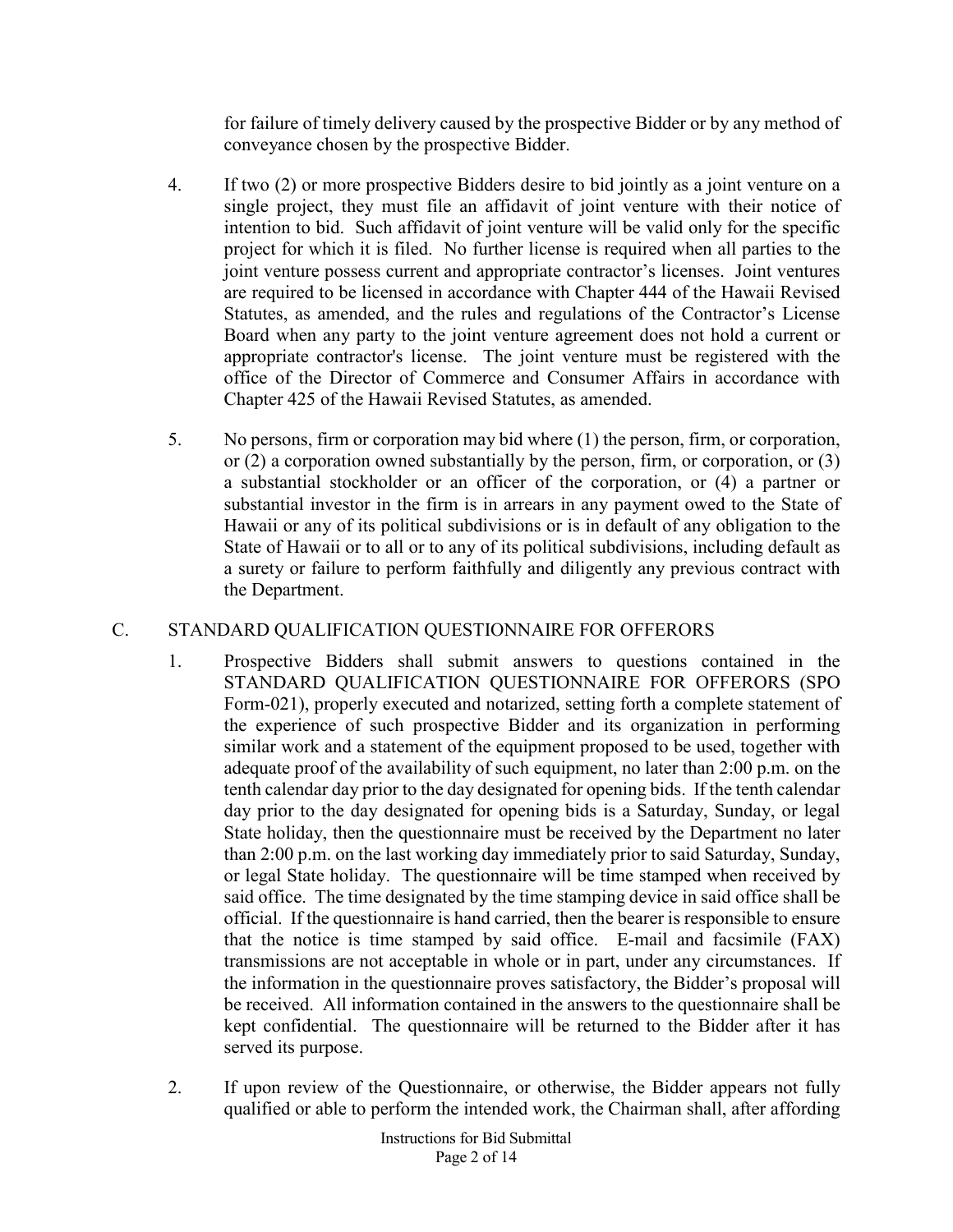the Bidder an opportunity to be heard and if still of the opinion that the Bidder is not fully qualified to perform the work, refuse to receive or to consider any bid offered by the prospective Bidder.

3. Failure to complete and submit the prequalification questionnaire by the designated deadline will be sufficient cause for the Department to disqualify a prospective Bidder.

## D. PROPOSAL FORM

- 1. Prospective Bidders are being furnished with the proposal form giving the location, description, and the contract time of the work contemplated for which a lump sum bid price is asked or containing a schedule of items, together with estimated quantities of work to be performed and materials to be furnished, for which unit bid prices and/or lump sum bid prices are asked.
- 2. All papers bound with or attached to the proposal form shall be considered a part thereof and shall not be detached or altered when the proposal is submitted.
- 3. The drawings, specifications and other documents designated in the proposal form will also be considered a part thereof whether attached or not.
- 4. When quantities for individual items of work are listed in the proposal form for which respective unit prices are asked, said quantities are estimated or approximate and are to be used by the Department only for the purpose of comparing on a uniform basis bids offered for the work. The Department does not, expressly or by implication agree that the actual quantity of work will correspond therewith.
- 5. On unit price bids, payment will be made only for the actual number of units incorporated into the finished project at the unit price bid, subject to DHHL Construction General Conditions (CGC), Section 4.7, VARIATIONS IN ESTIMATED QUANTITIES.
- 6. The Bidder's proposal must be submitted on the proposal form furnished by the Department. The proposal must be prepared in full accordance with the instructions herein. The Bidder must state, both in words and numerals, the lump sum price or total sum bid at which the work contemplated is proposed to be done. These prices must be written in ink or typed. In case of a discrepancy between the prices written in words and those written in figures, the words shall govern over the figures. The Bidder shall sign the proposal in the spaces provided with ink.
- 7. If the proposal is made by an individual, the person's name and post office address must be shown in the space provided. If made by a partnership, the name and post office address of each member of the partnership must be shown and the proposal signed by all partners or evidence in the form of a partnership agreement must be submitted showing the authority of the partner to enter, on behalf of said partnership, into contract with the Department. If made by a corporation the proposal must show the name, title and business address of the president, secretary and treasurer and also evidence in the form of a corporate resolution must be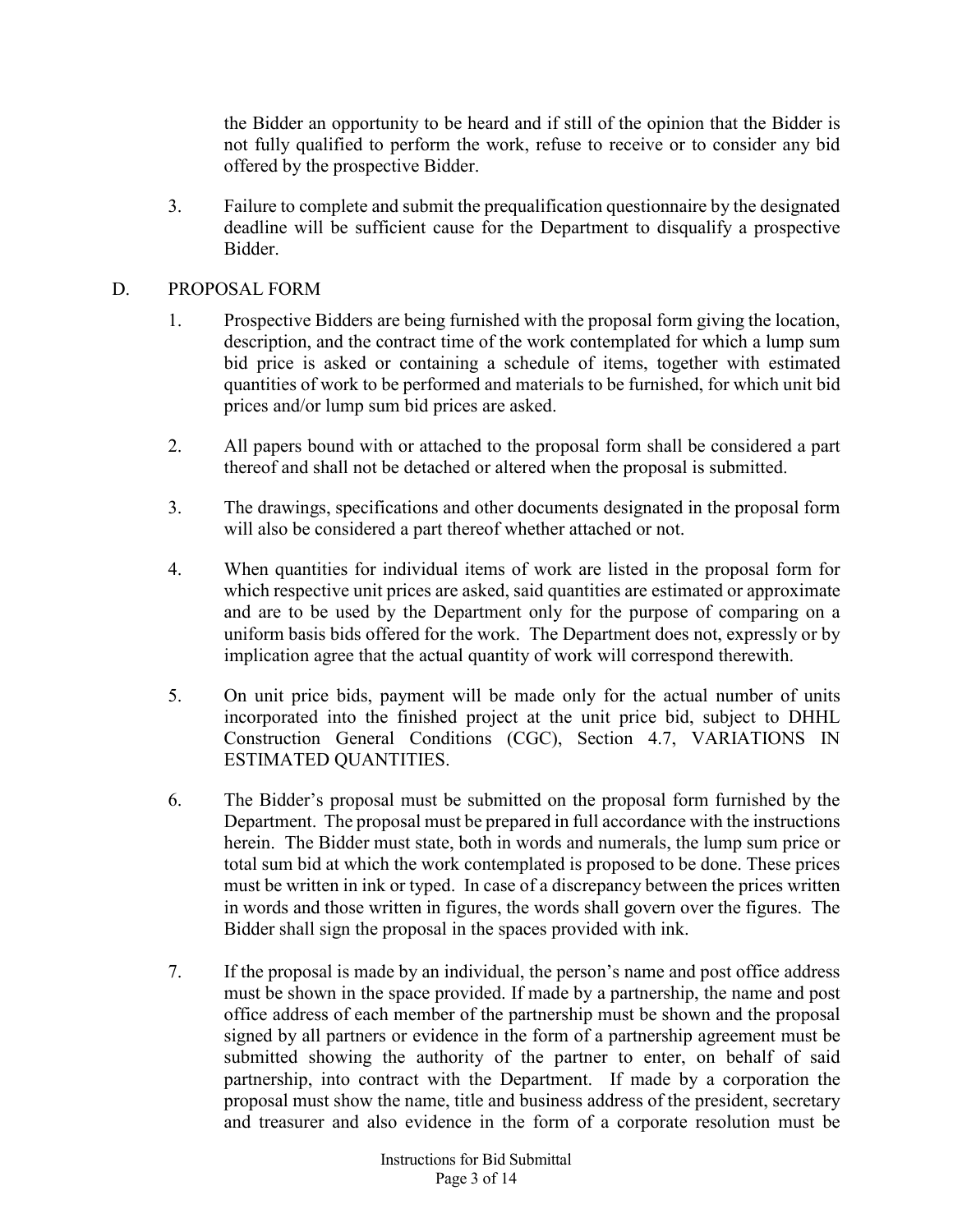submitted showing the authority of the particular corporate representative to enter on behalf of said corporation into contract with the Department. If made by a jointventure the name and post office address of each member of the individual firm, partnership or corporation comprising the joint-venture must be shown with other pertinent information required of individuals, partnerships or corporations as the case may be. The proposal must be signed by all parties to the joint-venture or evidence in the form of a Joint-Venture Agreement must be submitted showing the authority of the joint-venture's representative to enter on behalf of said jointventure into contract with the Department.

- 8. Pursuant to the requirements of Section 103D-302, HRS, each Bidder shall include in its bid the name of each person or firm to be engaged by the Bidder on the project as joint contractor or subcontractor indicating also the nature and scope of work to be performed by such joint contractor and/or subcontractor and their respective contractor's license number. A joint contractor or subcontractor performing less than or equal to one percent of the total bid amount is not required to be listed in the proposal. The Bidder shall be solely responsible for verifying that their joint contractor or subcontractor has the proper license at the time of the submitted bid.
- 9. It is understood and agreed that the Contractor shall make no claim for anticipated profit, loss of profit or unabsorbed field, branch or home office overhead and impact losses due to the exercise of the Departments right to eliminate entire portions of the work or to increase or decrease any or all the quantities shown in the proposal form.
- 10. By submitting a bid on the proposal form, a Bidder accepts the language therein as its own.

## E. BID SECURITY

- 1. Subject to the exceptions in Section 3-122-223(d) HAR, all lump sum bids of \$50,000 (fifty thousand dollars) and higher, or lump sum base bids including alternates of \$50,000 (fifty thousand dollars) and higher, that are not accompanied by bid security are non-responsive. Bid security shall be one of the following: §3- 122-222(a) HAR
	- a. Surety bid bond underwritten by a company licensed to issue bonds in this State; or
	- b. Legal Tender; or
	- c. Certificate of Deposit; credit union share certificate; or cashier's, treasurer's, teller's or official check drawn by, or a certified check accepted by, and payable on demand to the State by a bank, a savings institution, or credit union insured by the Federal Deposit Insurance Corporation or the National Credit Union Administration.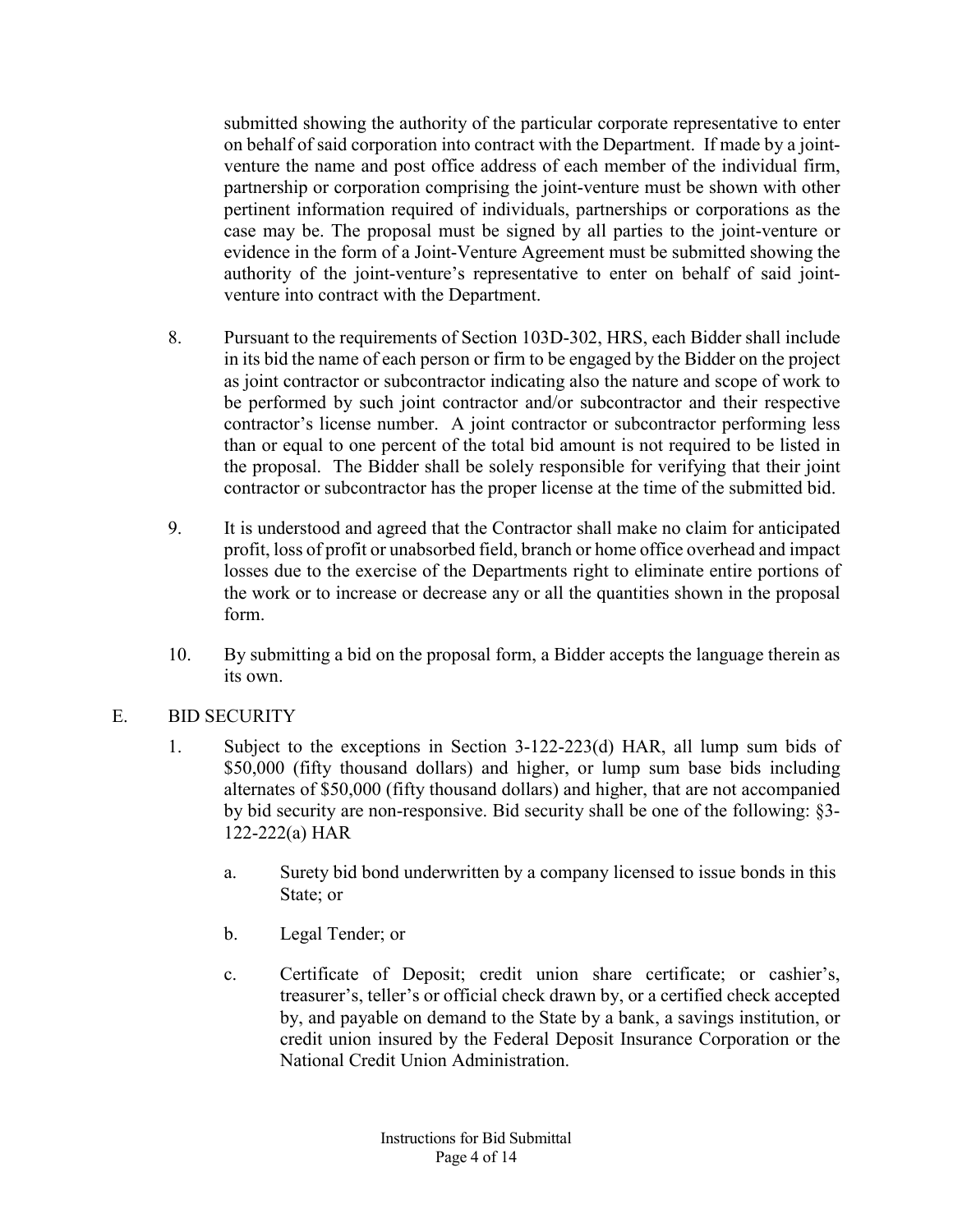- (a) These instruments may be utilized only to a maximum of \$100,000 (one hundred thousand dollars).
- (b) If the required security or bond amount totals over \$100,000 (one hundred thousand dollars), more than one instrument not exceeding \$100,000 (one hundred thousand dollars) each and issued by different financial institutions shall be accepted.
- (c) CAUTION Bidders are cautioned that certificates of deposit or share certificates with an early withdrawal penalty must have a face value sufficient to cover the maximum penalty amount in addition to the proposal guaranty requirement. If the certificate is made out to two names, the certificate must be assigned unconditionally to the Chairman.
- 2. Unless otherwise stated, the bid security shall be in an amount equal to at least five percent (5%) of the lump sum bid or lump sum base bid including all additive alternates or in an amount required by the terms of the federal funding, where applicable.
- 3. If the Bidder is a corporation, evidence in the form of a corporate resolution, authorizing the corporate representative to execute the bond must be submitted with the proposal. (See sample in Appendix.) If the Bidder is a partnership, all partners must sign the bond or evidence in the form of a partnership agreement must be submitted showing the authority of the partner.
- 4. If the Bidder is a joint-venture, all parties to the joint-venture must sign the bond; provided, that one party to the joint-venture may sign on behalf of the joint-venture if evidence in the form of a joint-venture agreement or power of attorney, is submitted showing the authority of the signatory to sign the bond on behalf of the joint-venture.
- 5. In the case where the award will be made on a group or item basis, the amount of bid security shall be based on the total bid for all groups or items submitted.
- 6. Bidders are cautioned that surety bid bonds which place a limit in value to the difference between the bid amount and the next acceptable bid, such value not to exceed the purported amount of the bond, are not acceptable. Also, surety bid bonds which place a time limit on the right of the State to make claim other than allowed by statutes or the GENERAL CONDITIONS are not acceptable. Bidders are hereby notified that a surety bid bond containing such limitation(s) is not acceptable and a bid accompanied by such surety bid bond will be automatically rejected.

## F. BIDDER'S RESPONSIBILITY FOR EXAMINATION OF CONTRACT DOCUMENTS, SITE OF WORK, ETC.

The Bidder shall carefully examine the project site and study all Contract Documents (as defined in the DHHL Construction General Conditions) and any documents or items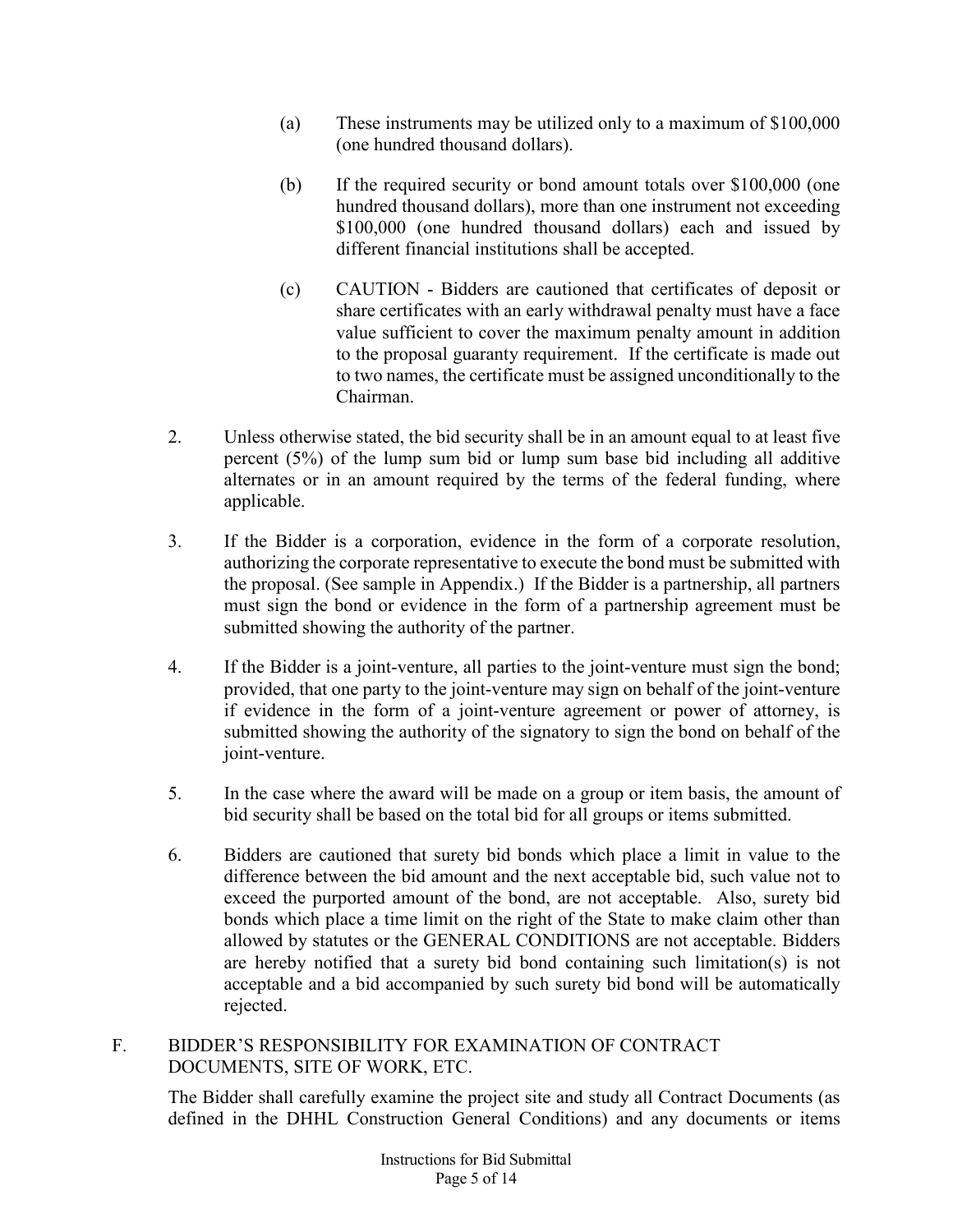referenced therein and contract and bond forms therefore. The submission of a bid shall be considered as a warranty that the Bidder has made such examination and is informed of the conditions to be encountered in performing the Work and of the requirements of the Contract Documents and any documents and items referenced therein, and contract and bonds.

# G. ADDENDA AND BID CLARIFICATIONS

- 1. The terms and requirements of the bid documents (i.e. drawings, specifications and other bid and contract documents) cannot be changed prior to the bid opening except by a duly issued addendum.
- 2. The Department may alter, increase or decrease the scope of the work or the contract time, provisions and conditions by issuing a written addendum which sets forth such alterations, increase or decrease.
- 3. If a Bidder discovers what it considers to be a discrepancy, ambiguity, omission or doubt as to the meaning of drawings, specifications and any other bid or contract documents, the Bidder shall request in writing an interpretation from the Chairman.
- 4. If the Department agrees that a discrepancy, ambiguity, omission or doubt exists, it shall issue a written addendum to the bid documents to all prospective Bidders known to have received a solicitation eight (8) days before the bids are opened. The Department may extend the bid opening to allow at least eight (8) days from the notification date of the addendum. Upon notification by the Department, all Bidders/addressees shall be deemed to be on notice of the information therein whether or not the addendum is actually received. All addenda so issued shall become part of the contract documents.
- 5. No claim for additional compensation and/or time for performance will be allowed if the Contractor discovered, or in the exercise of reasonable care, should have discovered a discrepancy, ambiguity, omission or doubt for which an interpretation was not requested.

## H. SUBSTITUTION OF MATERIALS AND EQUIPMENT BEFORE BID OPENING

1. Brand names of materials or equipment are specified or shown on the drawings to indicate a quality, style, appearance or performance and not to limit competition. The Bidder shall base its bid on one of the specified brand names unless alternate brands are qualified as equal or better in an addendum. Qualifications of such proposed alternate brands shall be submitted in writing and addressed to the Project Manager. The face of the envelope containing the request must be clearly marked "SUBSTITUTION REQUEST". The request may be hand carried or mailed to DHHL, 91-5420 Kapolei Parkway, Kapolei, Hawaii, 96707. In either case, the written request must be received by DHHL no later than fourteen (14) days before the bid opening date and time specified in the Notice to Bidders. The written request will be time stamped by DHHL. For the purpose of this section, the time designated by the time stamping device in DHHL shall be official. If the written request is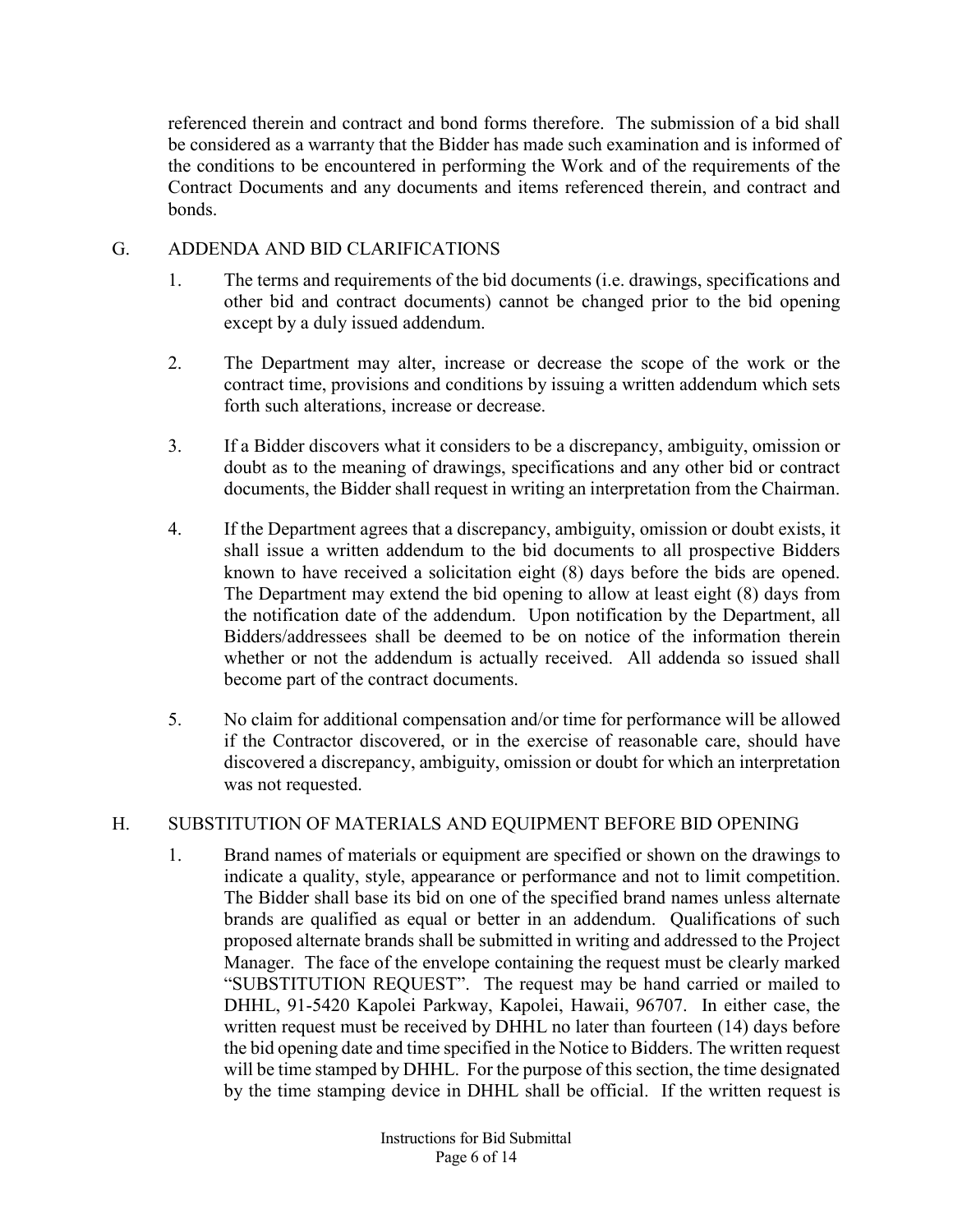hand carried, the bearer is responsible to ensure that the request is time stamped by DHHL.

- 2. Submit three (3) sets of the written request, technical brochures, and a statement of variances.
- 3. A statement of variances must list all features of the proposed substitution which differ from the drawings, specifications and/or product(s) specified and must further certify that the substitution has no other variant features. The brochure and information submitted shall be clearly marked showing make, model, size, options, etc., and must include sufficient evidence to evaluate each feature listed as a variance. A request will be denied if submitted without sufficient evidence. If after installing the substituted product, an unlisted variance is discovered, Contractor shall immediately replace the product with a specified product at no cost to the Department.
- 4. Any substitution request not complying with the above requirements will be denied. Substitution requests sent to other agencies and received by Project Manager after the deadline above will be denied.
- 5. An addendum shall be issued to inform all prospective Bidders of any accepted substitution.
- I. DELIVERY OF PROPOSALS.

The entire proposal shall be placed together with the bid security, in a sealed envelope and delivered as indicated in the Notice to Bidders. Bids which do not comply with this requirement may not be considered. Proposals will be received up to the time fixed in the public notice for opening of bids and must be in the hands of the official by the time indicated. The time designated by the time stamping device in DHHL shall be official.

- J. WITHDRAWAL OR REVISION OF PROPOSAL. Proposal may be modified prior to the deadline to submit the proposal by any of the following documents:
	- 1. Withdrawal of Proposals:
		- (a) A signed, written notice received in the office designated in the solicitation; or
		- (b) A signed written notice faxed or e-mailed to the office designated in the solicitation.
	- 2. Modification of Proposals:
		- (a) A signed written notice received in the office designated in the solicitation, accompanied by a duly executed certificate of resolution for corporations, partnerships and joint-ventures, stating that a modification to the proposal is submitted; and
		- (b) The actual modification sealed securely in a separate envelope or container, accompanying the written notice.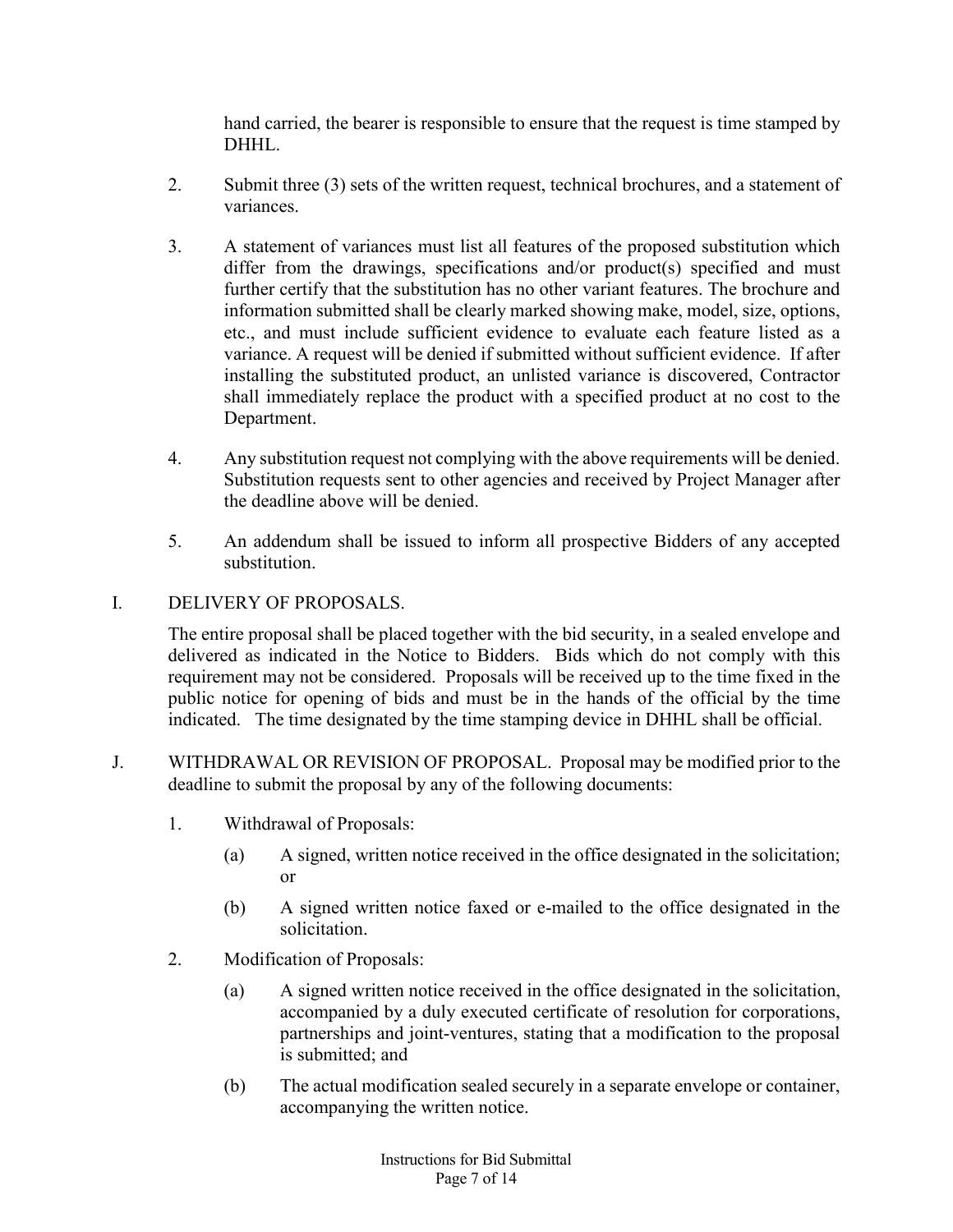- (c) The modification may be sent by fax or email, provided that the originals must be submitted within two working days of the fax or email.
- K. PUBLIC OPENING OF PROPOSALS.

Proposals will be opened and read publicly at the time and place indicated in the Notice to Bidders. Bidders, their authorized agents and other interested parties are invited to be present.

- L. DISQUALIFICATION OF BIDDERS. Any one or more of the following causes will be considered as sufficient for the disqualification of a Bidder and the rejection of its proposal or proposals:
	- 1. Non-compliance with Section I.A. QUALIFICATION OF BIDDERS;
	- 2. Evidence of collusion among Bidders;
	- 3. Lack of responsibility and cooperation as shown by past work such as failing to complete all of the requirements to close the project within a reasonable time or engaging in a pattern of unreasonable or frivolous claims for extra compensation;
	- 4. Being in arrears on existing contracts with the State of Hawaii, or having defaulted on a previous contract with the State of Hawaii;
	- 5. Lack of proper equipment and/or sufficient experience to perform the work contemplated, as revealed by the Standard Questionnaire and Financial Statement for Bidders;
	- 6. No contractor's license or a contractor's license which does not cover type of work contemplated;
	- 7. More than one proposal for the same work from an individual, firm, partnership, corporation or joint venture under the same or different name;
	- 8. Delivery of bids after the deadline specified in the advertisement calling for bids;
	- 9. Failure to pay, or satisfactorily settle, all bills overdue for labor and materials of former contracts in force at the time of issuance of proposal forms; and/or
	- 10. Debarment or suspension pursuant to the provisions of Chapters 103D, 104 and 444, Hawaii Revised Statutes, as amended.

## M. PROTESTS

- 1. Protests shall be governed by Section 103D-701, Hawaii Revised Statutes, and amended hereafter, and its implementing rules set forth in Title 3, Chapter 126, Subchapter 1, of the Hawaii Administrative Rules, and as amended hereafter.
- 2. The Chairman is the Department's chief procurement officer to whom protests shall be addressed unless specified otherwise in the solicitation.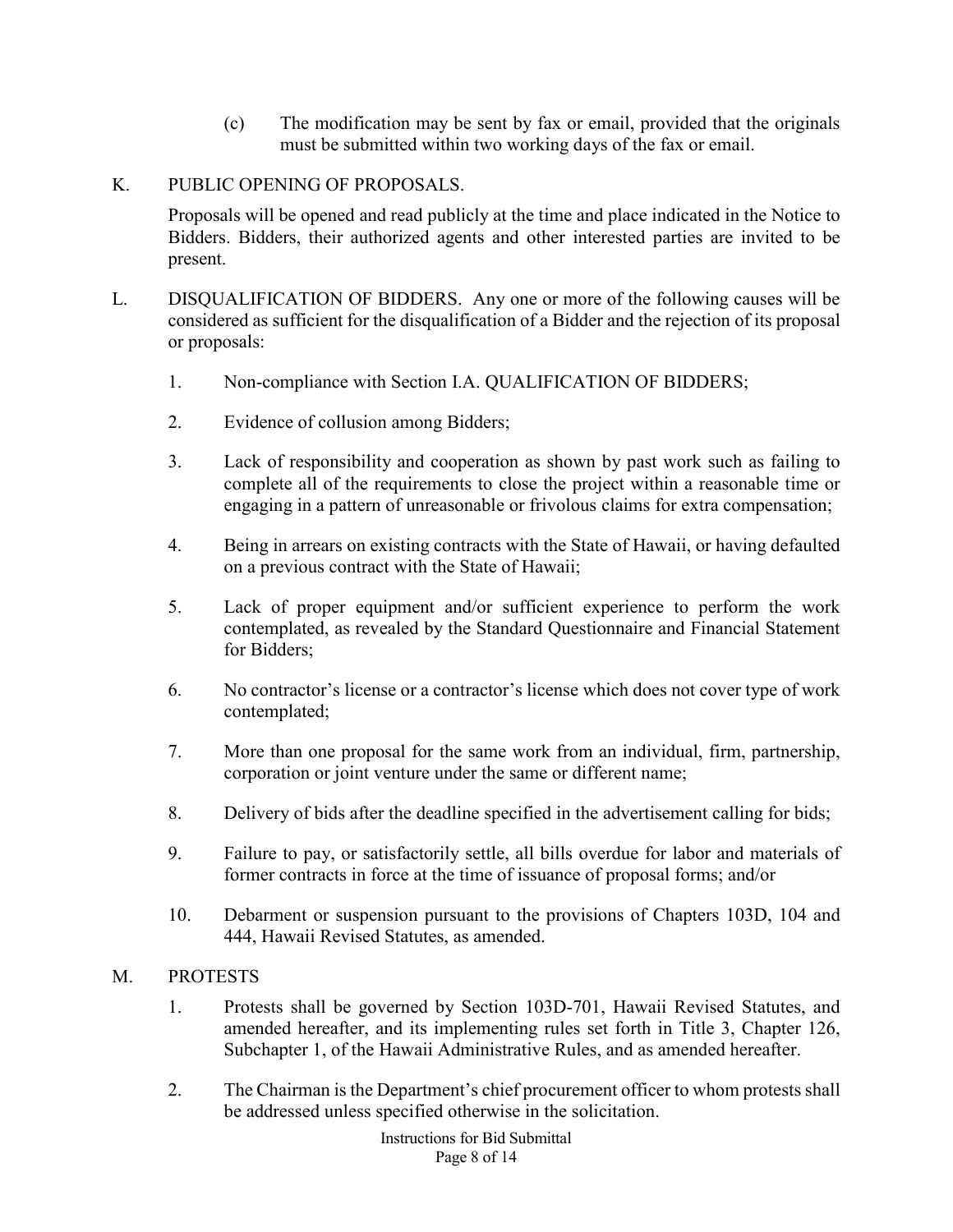#### N. WRONGFUL REFUSAL TO ACCEPT A BID.

In the event the Chairman, for any reason, wrongfully refuses to accept what would otherwise be a responsive and responsible lowest bid, the exclusive remedy for such lowest Bidder shall be the recovery of the reasonable actual costs of preparing the bid. No other Bidder shall have any claim for damages.

## **II. AWARD AND EXECUTION OF CONTRACT**

#### A. CONSIDERATION OF PROPOSALS; CANCELLATION.

After the proposals are opened and read, the figures will be extended and/or totaled in accordance with the bid prices of the acceptable proposals and the totals will be compared and the results of such comparison shall be made public. In the event of a tie bid, the low Bidder shall be determined in accordance with HAR 3-122-34. In the comparison of bids, words written in the proposals will govern over figures and unit prices will govern over totals. Until the award of the contract, the Department may cancel the solicitation, reject any and all proposals in whole or part and may waive any defects or technicalities whenever such action is deemed to be in the best interest of the Department.

#### B. IRREGULAR PROPOSALS.

Proposals will be considered irregular and may be rejected for the following reasons:

- 1. If the proposal is unsigned.
- 2. If bid security is not in accordance with Section I.E. BID SECURITY.
- 3. If proposal is on a form other than that furnished by the Department; or if the form is altered or any part thereof detached.
- 4. If the proposal shows any non-compliance with applicable law, alteration of form, additions not called for, conditional bids, incomplete bids, non-initialed erasures, other defects, or if the prices are obviously unbalanced.
- 5. If the Bidder adds any provisions reserving the right to accept or reject an award.
- 6. If the Bidder adds any provisions reserving the right to enter into a contract pursuant to an award.
- 7. When a proposal is signed by an officer or officers of a corporation and a currently certified corporate resolution authorizing such signer(s) to submit such proposal is not submitted with the proposal or when the proposal is signed by an agent other than the officer or officers of a corporation or a member of a partnership and a power of attorney is not submitted with the proposal.
- 8. Where there is an incomplete or ambiguous listing of joint contractors and/or subcontractors the proposal may be rejected. All work which is not listed as being performed by joint contractors and/or subcontractors must be performed by the Bidder with its own employees. Additions to the list of joint contractors or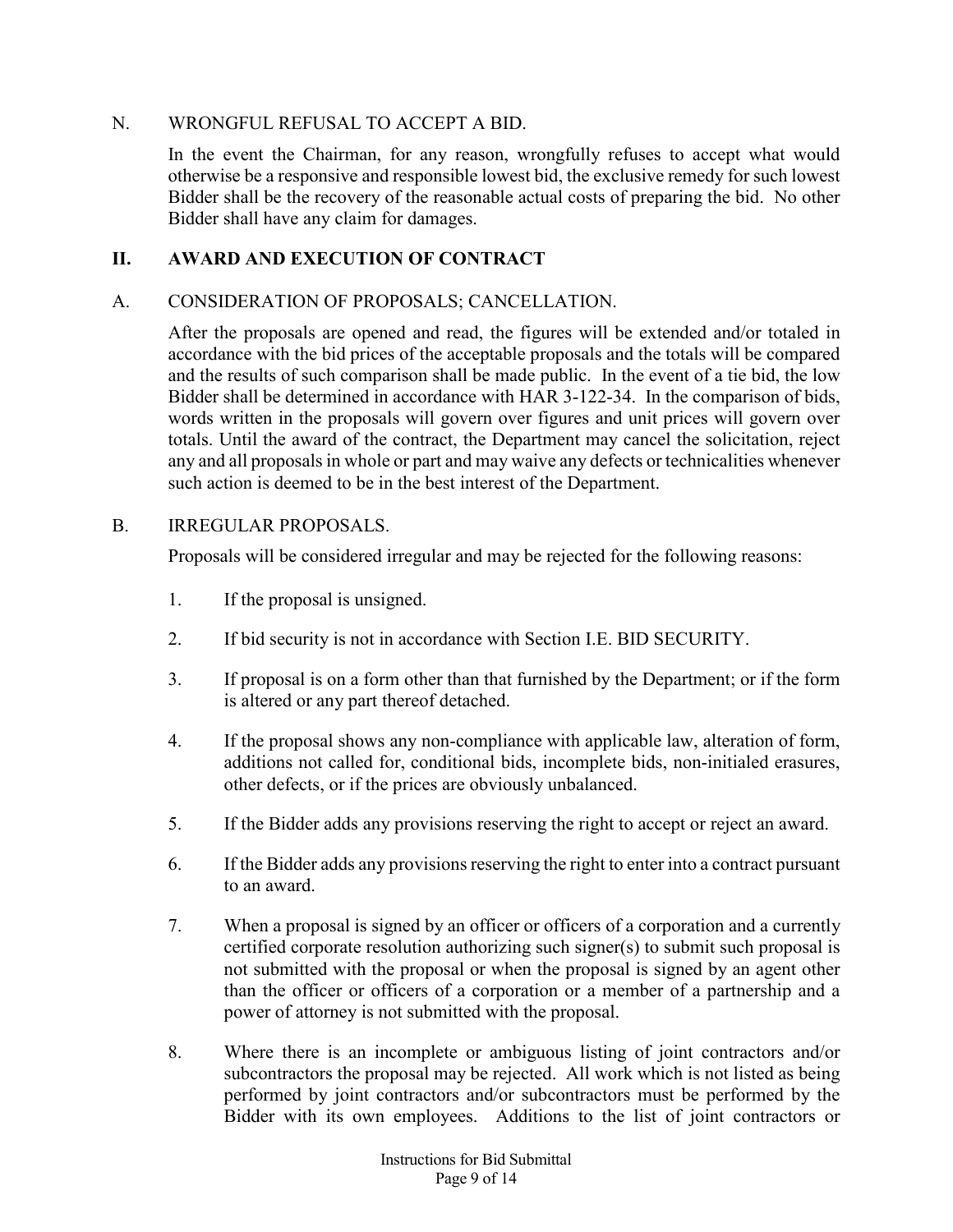subcontractors will not be allowed. Whenever there is a doubt as to the completeness of the list, the Bidder will be required to submit within five (5) working days, a written confirmation that the work in question will be performed with its own work force. Whenever there is more than one joint contractor and/or subcontractor listed for the same item of work, the Bidder will be required to either confirm in writing within five (5) working days that all joint contractors or subcontractors listed will actually be engaged on the project or obtain within five (5) working days written releases from those joint contractors and/or subcontractors who will not be engaged.

- 9. If in the opinion of the Chairman, the Bidder and/or its listed subcontractors do not have the contractor's licenses or combination of contractor's licenses necessary to complete all of the work.
- C. CORRECTION OF BIDS AND WITHDRAWAL OF BIDS (§3-122-31 HAR)
	- 1. Corrections to bids after bid openings but prior to award may be made under the following conditions:
		- (a) If the mistake is attributable to an arithmetical error, the Chairman shall so correct the mistake. In case of error in extension of bid price, the unit price shall govern.
		- (b) If the mistake is a minor informality which shall not affect price, quantity, quality, delivery, or contractual conditions, the Bidder shall request correction by submitting proof of evidentiary value which demonstrates that a mistake was made. The Chairman shall prepare a written approval or denial in response to this request. Examples of such mistakes include:
			- (1) Typographical errors;
			- (2) Transposition errors;
			- (3) Failure of a Bidder to sign the bid, but only if the unsigned bid is accompanied by other material indicating the Bidder's intent to be bound.
		- (c) For reasons not allowable under Subsections II.C.1.(a) and II.C.1.(b) when the Chairman determines that the correction or waiver of an obvious mistake is in the best interest of the Department or is warranted for the fair treatment of other Bidders.
	- 2. Withdrawal of bids after bid opening but prior to award may be made when the bid contains a mistake attributable to an obvious error which affects price, quantity, quality, delivery, or contractual conditions, and the Bidder requests withdrawal by submitting proof of evidentiary value which demonstrates that a mistake was made. The Chairman shall prepare a written approval or denial in response to this request.
	- 3. Correction or withdrawal of bids after award is not permissible except in response to a written withdrawal or correction request by the Contractor, and the Chairman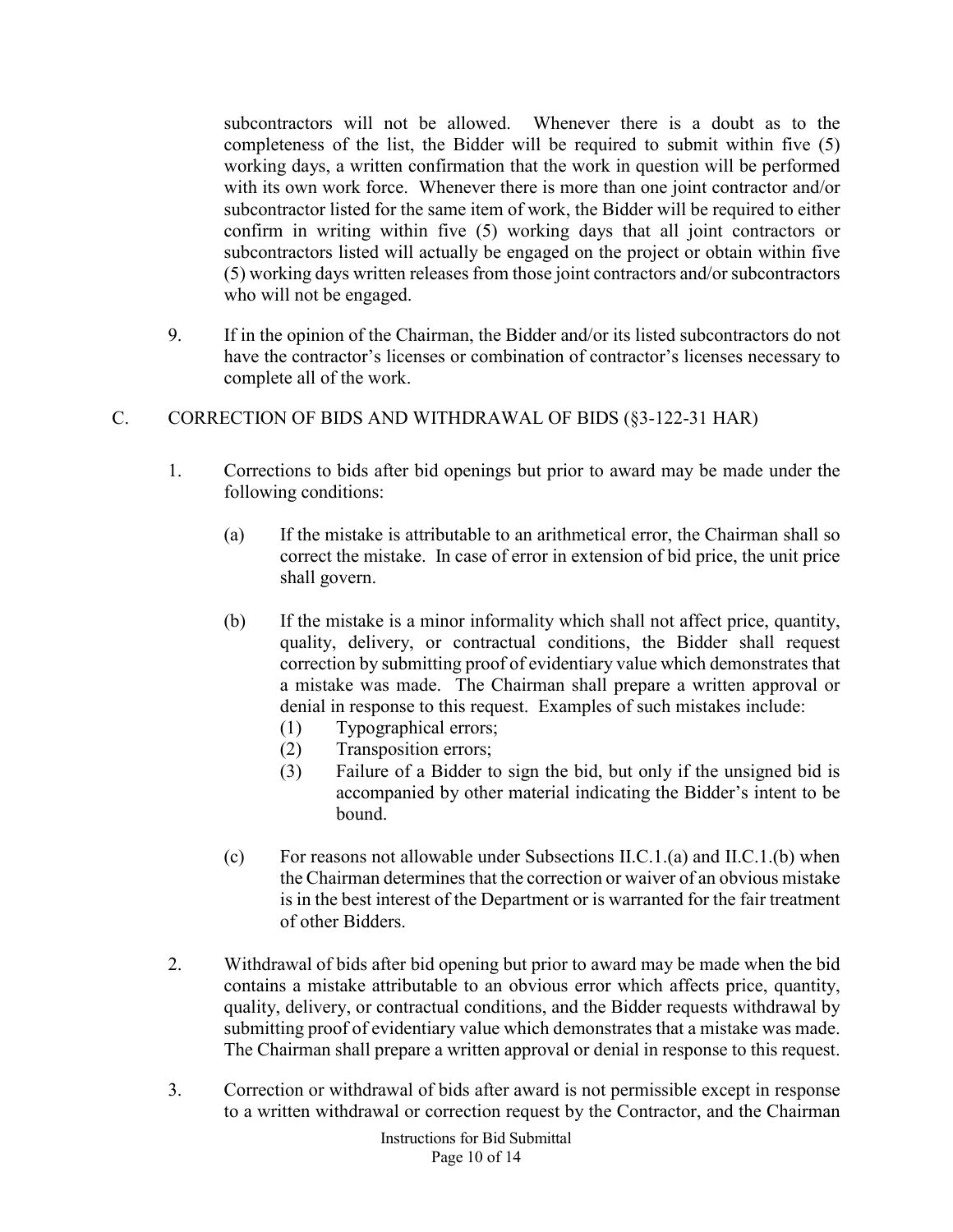makes a written determination that the Department's procurement practices and policies would not be materially affected by such correction or withdrawal.

## D. AWARD OF CONTRACT

- 1. The award of contract, if it be awarded, will be made within one hundred twenty (120) consecutive calendar days after the opening of the proposals to the lowest responsible and responsive Bidder (including the alternate or alternates which may be selected by the Chairman in the case of alternate bids) whose proposal complies with all the requirements prescribed, but in no case will an award be made until all necessary investigations are made. The successful Bidder will be notified, by letter mailed to the address shown on the proposal, that its bid has been accepted and that it has been awarded the contract.
- 2. If the contract is not awarded within the one hundred twenty (120) days noted in Subsection II.D.1 above, the Department may request the successful Bidder to extend the time for the acceptance of its bid. The Bidder may reject such a request without penalty; and in such case, the Department may at its sole discretion make a similar offer to the next lowest responsive and responsible Bidder and so on until a bid is duly accepted or until the Department elects to stop making such requests.
- 3. No contract will be awarded to any person or firm suspended or debarred under the provisions of Chapters 103D, 104 and Chapter 444, Hawaii Revised Statutes as amended.
- 4. The contract will be drawn on the forms furnished by the Chairman. The contract will not be binding on the Department until all required signatures have been affixed thereto and written certification that funds are available for the work has been made.
- 5. Prior to award of the contract, the Department shall verify compliance with Sections 103D-310 and 103D-328 HRS via Hawaii Compliance Express (HCE). Firms who decline to participate in HCE shall submit paper certificates in a timely manner or risk determination that the bid is non-responsive.

## E. CANCELLATION OF AWARD.

The Department reserves the right to cancel the award of any contract at any time before the execution of said contract by all parties. The exclusive remedy to the awardee for such cancellation shall be payment of the reasonable bid preparation costs and the reimbursement of any direct expenses incurred as directed in the Notice of Award. Such cancellation will not incur any liability by the Department to any other Bidder.

## F. RETURN OF BID SECURITY.

All bid securities, except those of the four (4) lowest Bidders, will be returned following the opening and checking of the proposals. The retained bid securities of the four lowest Bidders will be returned within five (5) working days following the complete execution of the contract.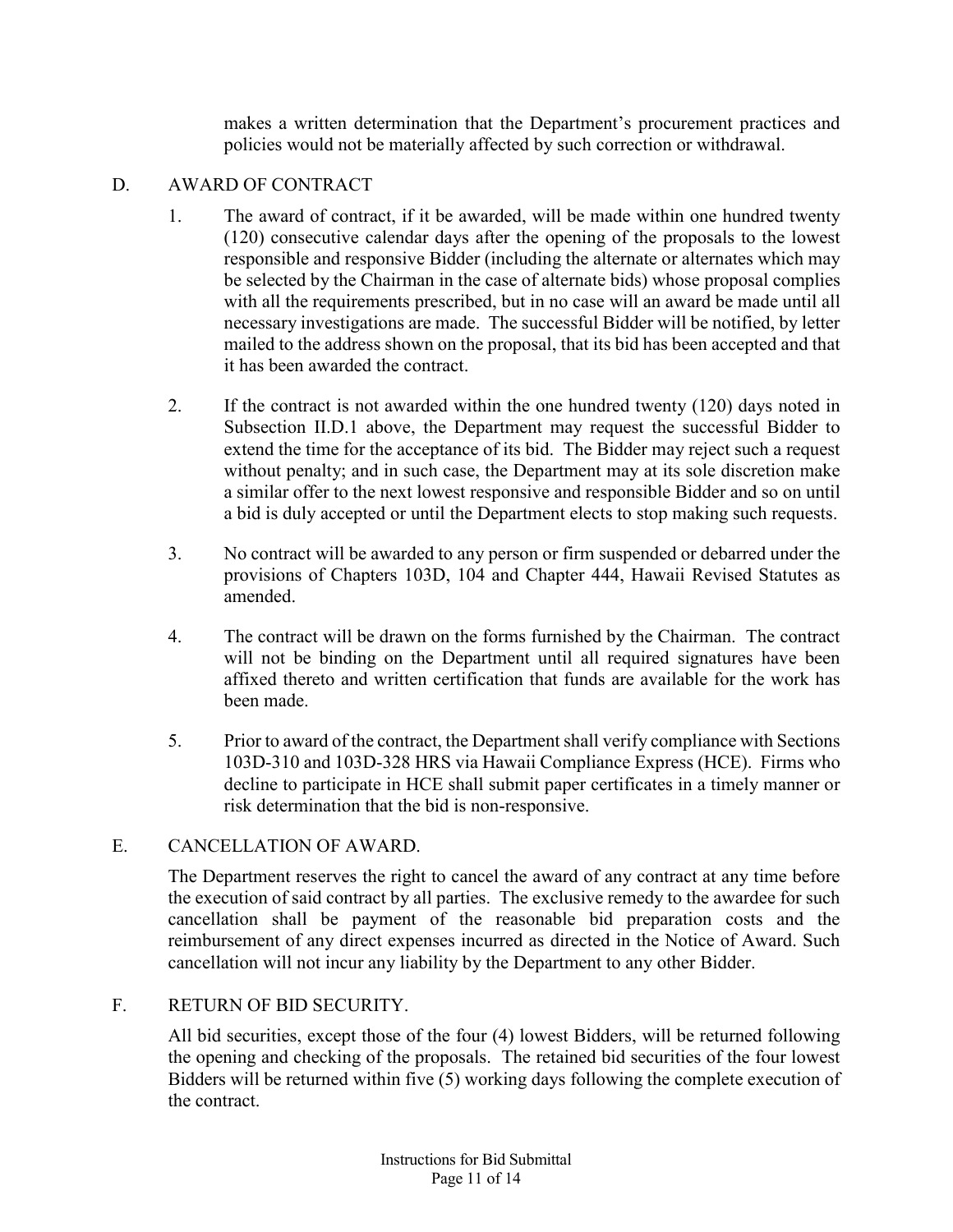## G. REQUIREMENT OF PERFORMANCE AND PAYMENT BONDS

- 1. Performance and Payment Bonds shall be required for contracts \$50,000 (fifty thousand dollars) and higher. At the time of the execution of the contract, the successful Bidder shall file good and sufficient performance and payment bonds on the form furnished by the Department, each in an amount equal to one hundred percent (100%) of the amount of the contract price unless otherwise stated in the solicitation of bids. Acceptable performance and payment bonds shall be limited to the following:
	- (a) Surety bonds underwritten by a company licensed to issue bonds in this State; or
	- (b) A certificate of deposit; credit union share certificate; or cashier's, treasurer's, teller's or official check drawn by, or a certified check accepted by, and payable on demand to the Department by a bank, a savings institution, or credit union insured by the Federal Deposit Insurance Corporation or the National Credit Union Administration.
		- (1) These instruments may be utilized only a maximum of \$100,000 (one hundred thousand dollars).
		- (2) If the required security or bond amount totals over \$100,000 (one hundred thousand dollars), more than one instrument not exceeding \$100,000 (one hundred thousand dollars) each and issued by different financial institutions shall be acceptable.
- 2. If the Contractor fails to deliver the required performance and payment bonds, the Contractor's award shall be canceled, the Department shall have the remedies provided below under FAILURE TO EXECUTE THE CONTRACT and award of the contract shall be made to the next lowest responsible and responsive Bidder.

# H. EXECUTION OF THE CONTRACT

- 1. The contract shall be signed by the successful Bidder and returned, together with satisfactory performance and payment bonds, within ten (10) calendar days after the Bidder is awarded the contract for execution or within such further time as the Chairman may allow. No proposal or contract shall be considered binding upon the Department until the contract has been fully and properly executed by all parties thereto. For projects funded with State Capital Improvement Project (CIP) funds, the Chairman shall also endorse thereon its certificate, as required by Section 103D-309, HRS, that there is an available unexpended appropriation or balance of an appropriation over and above all outstanding contracts sufficient to cover the Department's amount required by such contract.
- 2. On any individual award totaling less than \$25,000 (twenty-five thousand dollars), the Department reserves the right to execute the contract by the issuance of a Purchase Order. Issuance of a Purchase Order shall result in a binding contract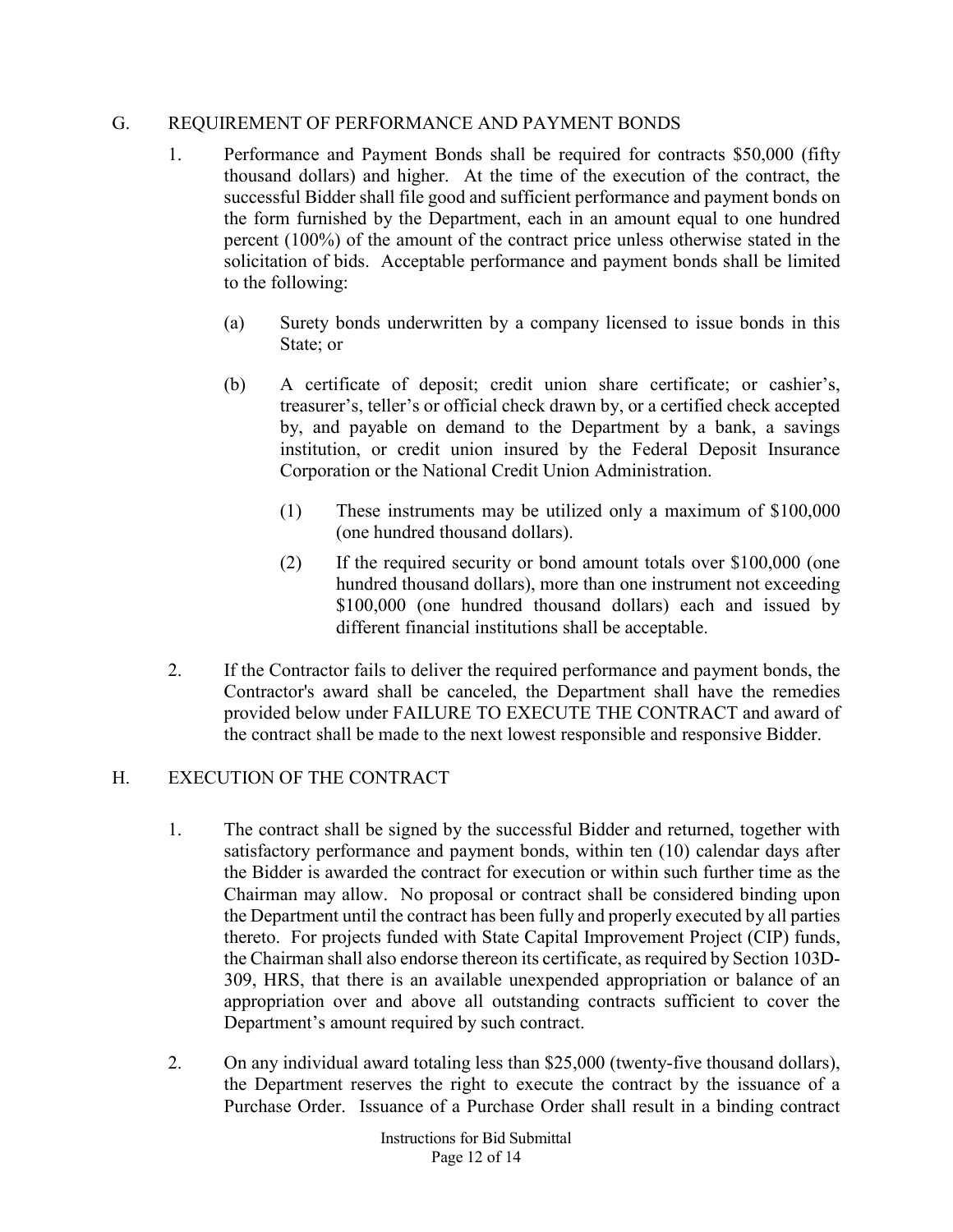between the parties without further action by the Department. The issuance of a Purchase Order shall not be deemed a waiver of the General Conditions, and Contract Document requirements.

# I. FAILURE TO EXECUTE THE CONTRACT

- 1. Before the Award. If a low Bidder without legal justification withdraws its bid after the opening of bids but before the award of the contract, the Department shall be entitled to retain as damages the amount established as bid security, and may take all appropriate actions to recover the damages sum from the property or thirdparty obligations deposited as bid security.
- 2. After the Award. If the Bidder to which a contract is awarded shall fail or neglect to enter into the contract and to furnish satisfactory security within ten (10) calendar days after such award or within such further time as the Chairman may allow, the Department shall be entitled to recover from such Bidder its actual damages, including but not limited to the difference between the bid and the next lowest responsive bid, as well as personnel and administrative costs, consulting and legal fees and other expenses incurred in arranging a contract with the next low responsible and responsive Bidder or calling for new bids. The Department may apply all or part of the amount of the bid security to reduce its damages. If upon determination by the Department that the bid security exceeds the amount of its damages, it shall release or return the excess to the person who provided same.
- 3. Chairman's Options. Upon a withdrawal of the lowest responsive bid, or upon a refusal or failure of the lowest Bidder to execute the contract, the Chairman may thereupon award the contract to the next lowest responsible and responsive Bidder or may call for new bids, whichever method the Chairman may deem to be in the best interests of the Department.

## J. PRE-CONSTRUCTION CONFERENCE

A pre-construction conference will be conducted prior to the issuance of a Notice to Proceed.